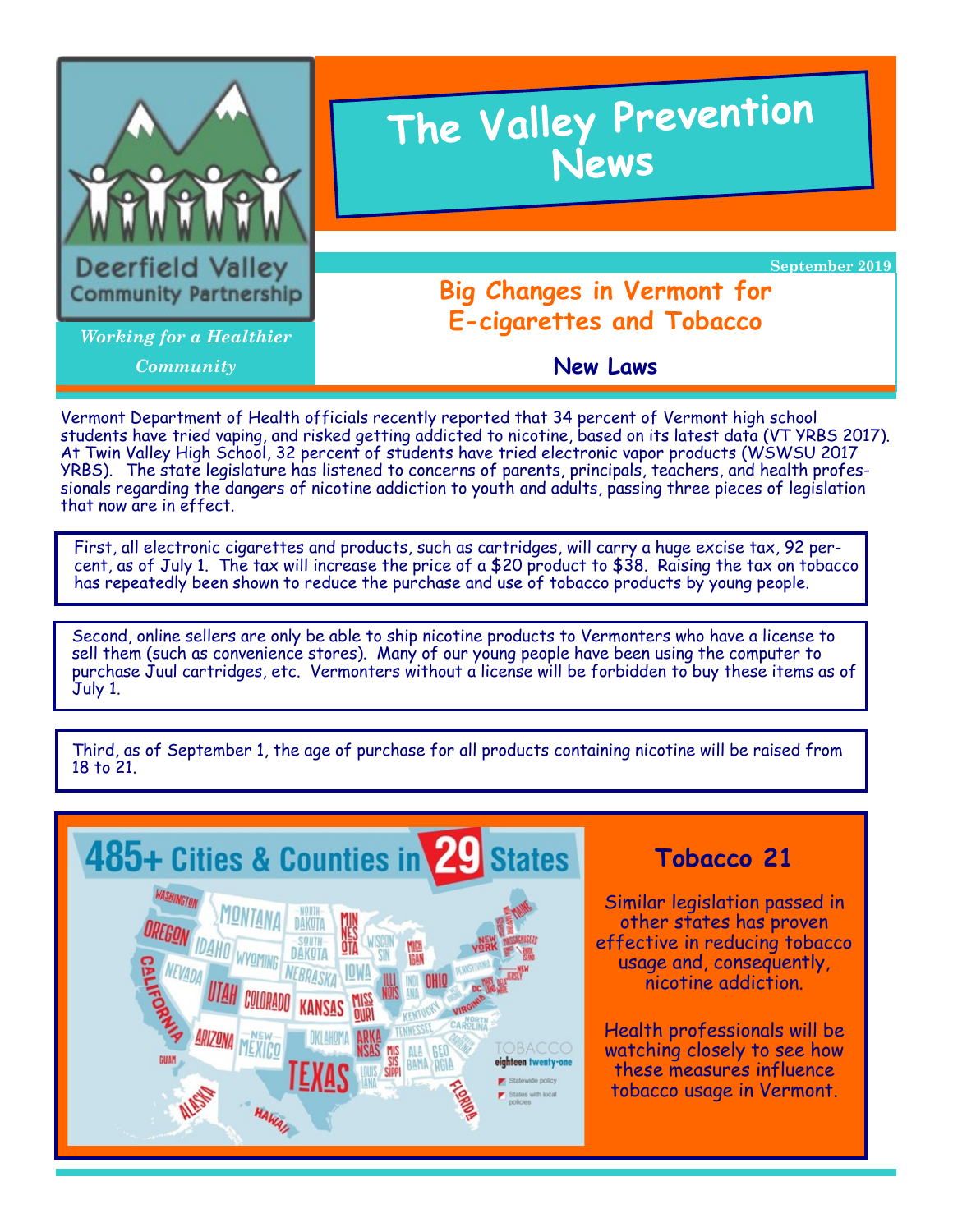

*National Recovery Month,* sponsored by the Substance Abuse and Mental Health Services Administration (SAMHSA), is a national observance held every September to educate Americans that treatment services can enable those with mental and substance use disorders to live healthy and rewarding lives. This observance celebrates the millions who are in recovery, reminding us that treatment is effective and that people can and do recover. It also serves to help reduce the stigma and misconceptions that cloud public

health and substance use disorders. The concept of stigma describes the powerful, negative perceptions commonly associated with addiction. Stigma has the potential to negatively affect a person 's self esteem, damage relationships with loved ones, and prevent those suffering from addiction from accessing treatment. Stigma is rarely based on facts but rather on assumptions, preconcep-

understanding of mental

tions, and generalizations; therefore, its negative impact can be prevented or lessened through education.

As part of National Recovery Month 2019, DVCP is sharing the *9 Facts About Addiction People Usually Get Wrong.* 

This information refers to youth addiction and treatment, but can be applied to anyone, of any age, struggling with addiction.

# **Facts about Addiction People Usually Get Wrong &B**

There's a lot of stigma and misunderstanding with substance use disorders, treatment and recovery. But you should never let social judgment stand in the way of getting your child the help he or she needs and deserves. Here are nine facts to know so you can be better prepared to help your child.

#### Substance use changes the brain, FAL I: which can make drug use compulsive.

An adolescent may start out doing drugs occasionally or may be prescribed medicine by a doctor. Over time, continued use<br>rewires the brain to compulsively seek substances, despite<br>negative consequences. With opioids, a person may initially like the euphoria, but soon, the drug is needed just to feel "normal"<br>and not get sick from withdrawal.

#### Expecting your child to "just quit" cold turkey is unrealistic.

Changing substance use behavior is a process. In the beginning<br>your child may not think there is a problem. Next, she may<br>realize it is a problem, but feel conflicted about addressing it.<br>Then she needs to figure out how t

#### Intervening early is more effective than FAC I: waiting for "rock bottom."

Because behavior change is a process, instead of letting your<br>son or daughter hit their lowest point, it's important to help<br>right away. And it is much easier to help when they are still<br>engaged in school or work, have soc

#### Your child can be ambivalent about FACT: treatment and it can still be effective.

While some welcome the opportunity for treatment, most will be conflicted about stopping their substance use. Studies show those who enter drug treatment programs as a result of loving pressure do comparatively better in treatment, regardless of the reason they sought treatment in the first place.

#### Relapse is common and represents a learning opportunity.

Relapse doesn't mean that treatment hasn't worked. As with all chronic diseases, many people have one or more relapses<br>before achieving long-lasting recovery. Relapses happen both when the person is doing well or when struggling, and can<br>serve as a learning opportunity to identify what triggered the<br>relapse — and to find ways to address it for the future.

#### **Positive behavior and communication skills** FACT: are more effective than punishment.

Addiction is a brain disease and needs family support as with<br>any other chronic illness. Shaming, detaching or punishing<br>often backfires, with kids spiraling further into risky substance<br>often backfires, with kids spiralin

#### Finding an effective approach for treatment can mean investigating different doctors or programs before finding a good "match."

The best programs give a screening and in-depth assessment of your child by a qualified professional versed in addiction and<br>mental health. They will develop an individual treatment plan<br>and combine methods tailored to address your child's specific needs. But don't be discouraged if the first program you investigate is not a good fit - keep exploring other options.

Medication-assisted treatment, coupled FACT: with counseling, is the preferred treatment for heroin and other opioids.

Taking medication for an opioid addiction is like taking medication for any other chronic disease, like diabetes or asthma. Numerous studies have shown that medications can reduce cravings, relapses and overdoses when taken as prescribed.

> Many people struggling with substance use require longer-term and/or repeated treatment.

Because a drug problem can include relapses, going through<br>treatment once may not be sufficient to keep your child drug<br>free. Each treatment episode allows them to be abstinent for<br>a period of time while learning new copin can make the best choice for your child's path to recovery.

#### For more information, please visit drugfree.org.

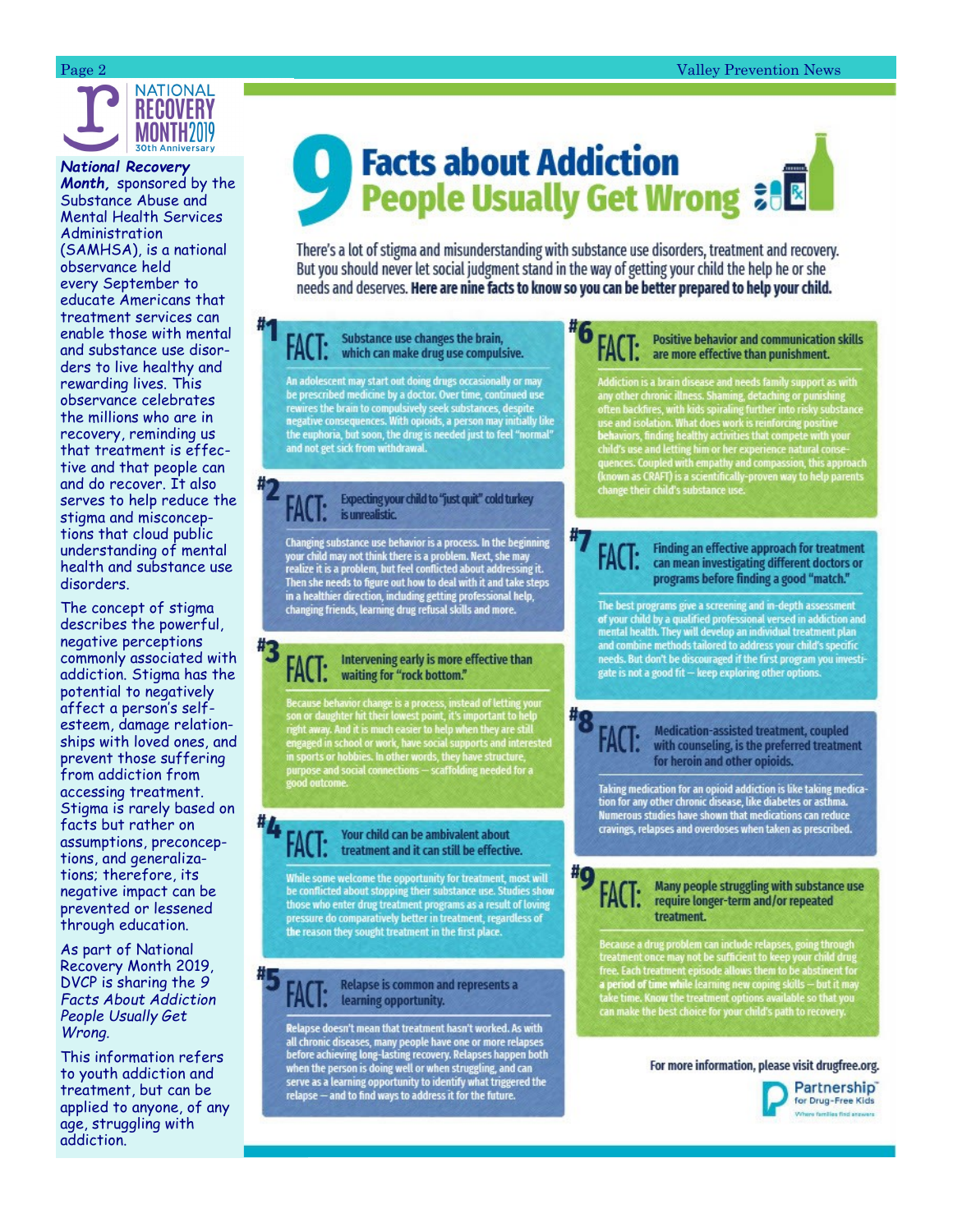September 2019 **Page 3** 

## **It's Back to School Time!**



*A Note from ParentUpvt:* Another beautiful Vermont summer is coming to a close, and kids will soon be transitioning from the backyard to the schoolyard. It's natural to want to trust your teens and give them a healthy sense of independence as they head back to school. But the truth is

that while our teens deserve our trust, they also deserve our commitment to helping them stay on track and out of trouble.

It's important that adults pay extra attention to teens' behavior during such times of transition. Research shows that teens often literally can't help but make bad decisions. During the teen years, the part of the brain responsible for making complex judgments is not as mature as the parts dedicated to emotion and motivation. So it's only natural for emotions and impulses to win out over good judgment. At the same time, the incredible changes that take place in the brain during these years leave it very vulnerable to the effects of alcohol and drugs meaning that the decisions teens make now could impact them for life. Constant monitoring of teens can seem overwhelming. Instead, identify a few areas of concern that help you set clear boundaries. Learn more helpful tips and strategies to keep your kids and community safe with ParentUp, an initiative of the Vermont Department of Health at [http://parentupvt.org.](http://parentupvt.org/)



### **Big Brothers Big Sisters Mentoring Program Coming Back to TVES!**

Through a partnership between DVCP, Twin Valley Elementary School (TVES), the Rotary Club of the Deerfield Valley, and Big Brothers, Big Sisters of Vermont, a mentoring program will be re-started at

TVES this fall. Big Brothers Big Sisters Mentoring program (BBBS) provides one-to-one mentoring relationships between children and adults. Its purpose is to provide friendship, emotional support, and guidance to youth through their involvement with positive role models. BBBS's national motto is "making a difference, one child at a time."

The BBBS program helps children achieve positive, measurable outcomes, including educational success, higher aspirations and confidence, improved relationships and risky behavior avoidance. For further information on the program, to make a referral, or to become a mentor, please see p. 4: Community Spotlight.



DVCP sends best wishes for all of your future endeavors to all of the 2019 TV Graduating Seniors, especially those members of the DVCP sponsored Pride Group, Wildcat Community Service Group and Our Voices Exposed (OVX): Olivia Genella, Maria Paige, Morgan Janovsky, Gunnar Nilsen, and Chase Speigel.



### **Ready to quit smoking?**

802Quits provides free support to quit tobacco. The help and resources include nicotine replacement therapy, and phone, online, and in-person counseling. [www.802quits.org](http://802quits.org/) | 1-800-QUIT-NOW



#### **Steering Committee & Program Staff:**

Carrie Blake Dawn Borys Bob Edwards Keli Gould Cindy Hayford Dario Lussardi Karen Molina Jen Nilsen Shelley Park Helena Queenie Lynn Redd Rebecca Sweeney

**Upcoming Meetings:** *September 23, 2019 October 21, 2019 November 18, 2019*



*Dinner is served at 5:30pm Meeting 6:00-7:30pm*

> *Everyone is Welcome Please RSVP to: info@dvcp.org or 464-2202*